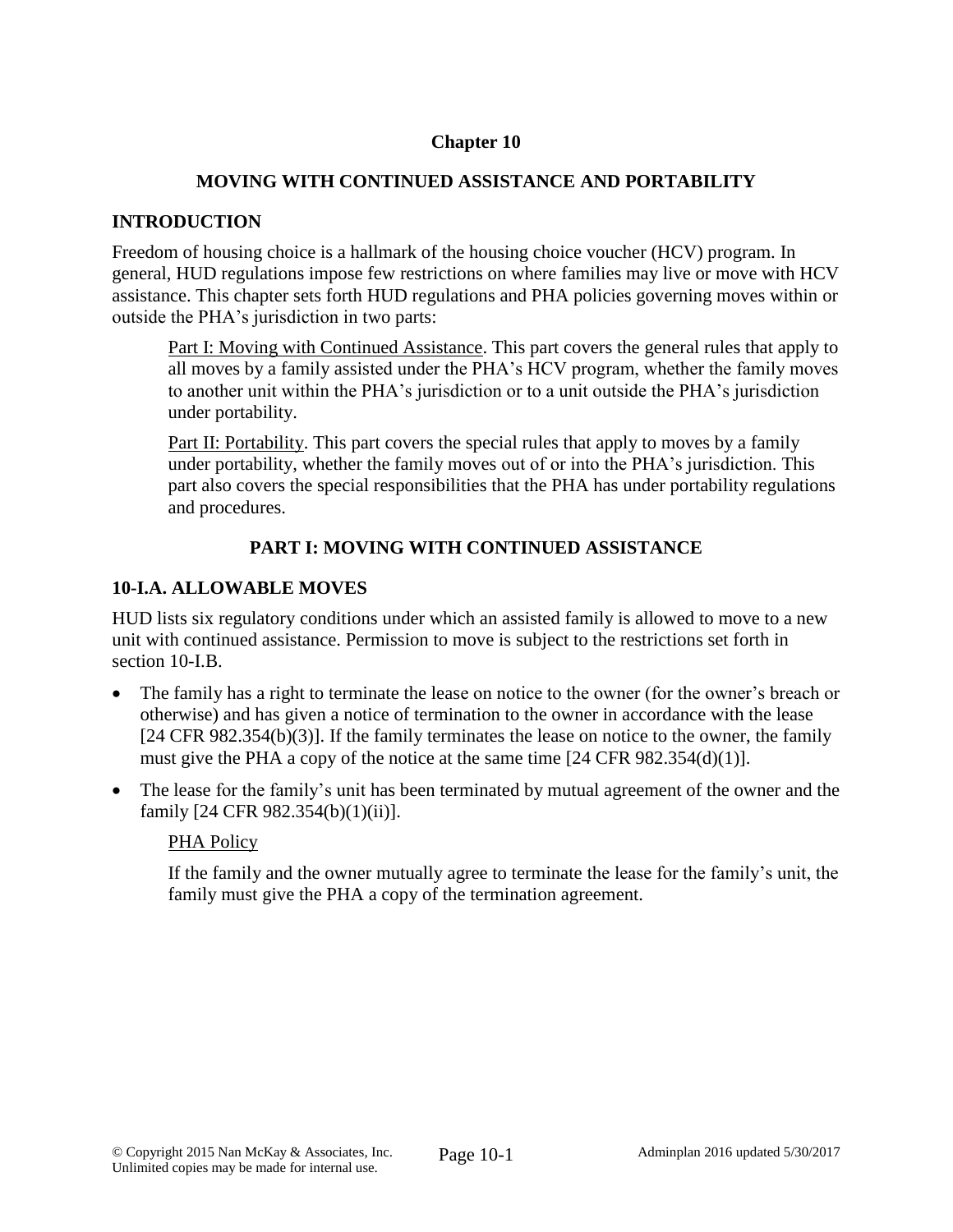- The owner has given the family a notice to vacate, has commenced an action to evict the family, or has obtained a court judgment or other process allowing the owner to evict the family [24 CFR 982.354(b)(2)]. The family must give the PHA a copy of any owner eviction notice [24 CFR 982.551(g)].
- The family or a member of the family is or has been the victim of domestic violence, dating violence, sexual assault, or stalking and the move is needed to protect the health or safety of the family or family member [24 CFR 982.354(b)(4)]. This condition applies even when the family has moved out of its unit in violation of the lease, with or without prior notification to the PHA, if the family or family member who is the victim reasonably believed that he or she was imminently threatened by harm from further violence if he or she remained in the unit [24 CFR 982.354(b)(4), 24 CFR 982.353(b)]. The PHA must adopt an emergency transfer plan as required by regulations at 24 CFR 5.2007(e).

# PHA Policy

If a family requests permission to move with continued assistance based on a claim that the move is necessary to protect the health or safety of a family member who is or has been the victim of domestic violence, dating violence, sexual assault, or stalking, the PHA will request documentation in accordance with section 16-IX.D of this plan.

The PHA reserves the right to waive the documentation requirement if it determines that a statement or other corroborating evidence from the family or family member will suffice. In such cases the PHA will document the waiver in the family's file.

The PHA has adopted an emergency transfer plan, which is included as Exhibit 16-3 to this plan.

- The PHA has terminated the HAP contract for the family's unit for the owner's breach [24] CFR 982.354(b)(1)(i)].
- The PHA determines that the family's current unit does not meet the HQS space standards because of an increase in family size or a change in family composition. In such cases, the PHA must issue the family a new voucher, and the family and PHA must try to find an acceptable unit as soon as possible. If an acceptable unit is available for the family, the PHA must terminate the HAP contract for the family's old unit in accordance with the HAP contract terms and must notify both the family and the owner of the termination. The HAP contract terminates at the end of the calendar month that follows the calendar month in which the PHA gives notice to the owner.  $[24 \text{ CFR } 982.403(a)$  and  $(c)]$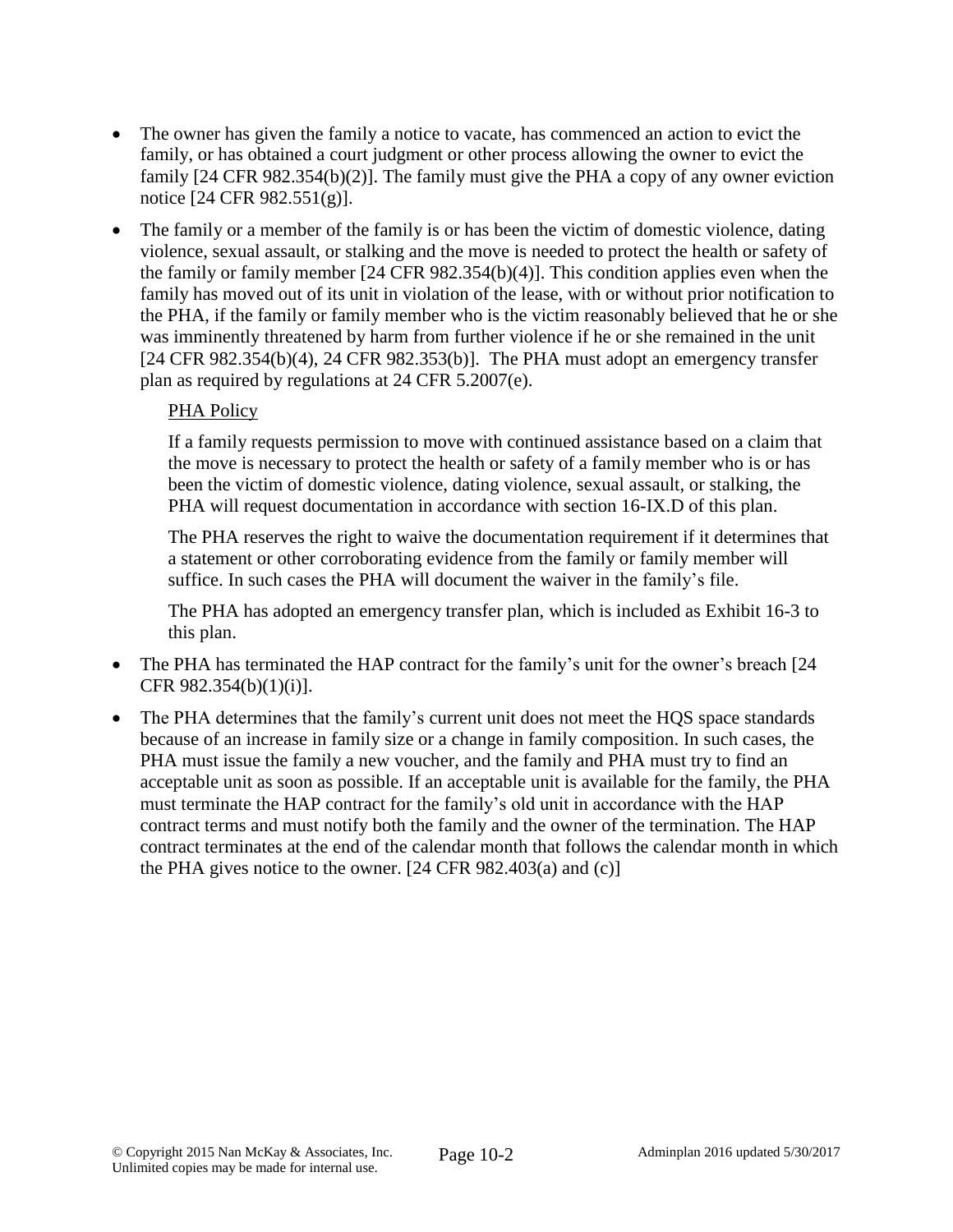# **10-I.B. RESTRICTIONS ON MOVES**

A family's right to move is generally contingent upon the family's compliance with program requirements [24 CFR 982.1(b)(2)]. HUD specifies two conditions under which a PHA may deny a family permission to move and two ways in which a PHA may restrict moves by a family.

# **Denial of Moves**

HUD regulations permit the PHA to deny a family permission to move under the following conditions:

# *Insufficient Funding*

The PHA may deny a family permission to move either within or outside the PHA's jurisdiction if the PHA does not have sufficient funding for continued assistance [24 CFR 982.354(e)(1)]. However, Notice PIH 2016-09 significantly restricts the ability of PHAs to deny permission to move due to insufficient funding and places further requirements on PHAs regarding moves denied due to lack of funding. The requirements found in this notice are mandatory.

# PHA Policy

The PHA will deny a family permission to move on grounds that the PHA does not have sufficient funding for continued assistance if (a) the move is initiated by the family, not the owner or the PHA; (b) the PHA can demonstrate that the move will, in fact, result in higher subsidy costs (c) the PHA can demonstrate, in accordance with the policies in Part VIII of Chapter 16, that it does not have sufficient funding in its annual budget to accommodate the higher subsidy costs; and (d) for portability moves, the receiving PHA is not absorbing the voucher.

If the PHA does not have sufficient funding for continued assistance, but the family must move from their unit (e.g., the unit failed HQS), the family may move to a higher cost unit if the move is within the PHA's jurisdiction. The PHA, however, will not allow the family to move under portability in this situation if the family wishes to move to a higher cost area.

For both moves within the PHA's jurisdiction and outside under portability, the PHA will not deny a move due to insufficient funding if the PHA previously approved the move and subsequently experienced a funding shortfall if the family cannot remain in their current unit. The PHA will rescind the voucher in this situation if the family will be allowed to remain in their current unit.

The PHA will create a list of families whose moves have been denied due to insufficient funding. The PHA will keep the family's request open indefinitely, and when funds become available, the families on this list will take precedence over families on the waiting list. The PHA will use the same procedures for notifying families with open requests to move when funds become available as it uses for notifying families on the waiting list (see section 4-III.D).

The PHA will inform the family of its policy regarding moves denied due to insufficient funding in a letter to the family at the time the move is denied.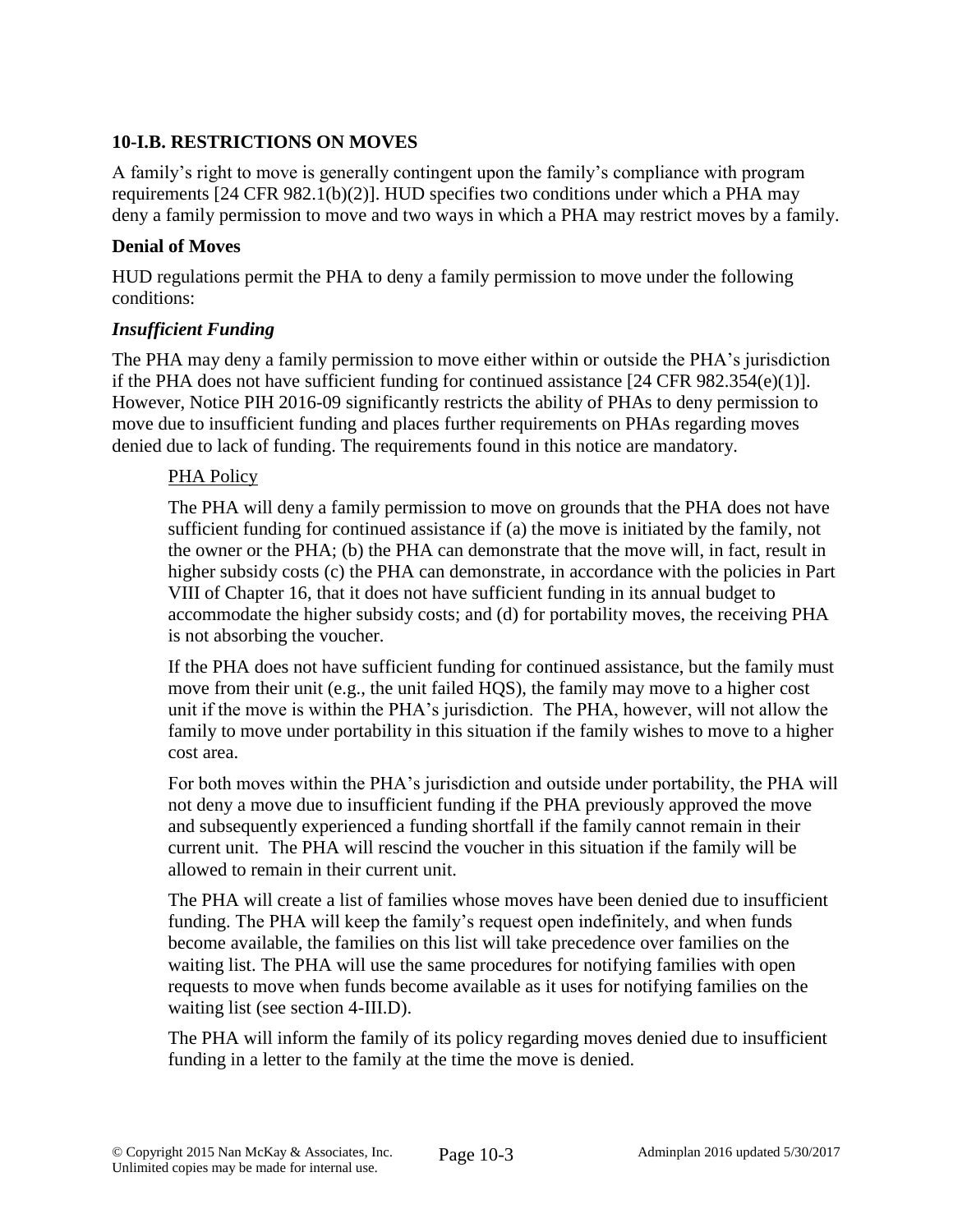### *Grounds for Denial or Termination of Assistance*

The PHA may deny a family permission to move if it has grounds for denying or terminating the family's assistance [24 CFR 982.354(e)(2)].

### PHA Policy

If the PHA has grounds for denying or terminating a family's assistance, the PHA will act on those grounds in accordance with the regulations and policies set forth in Chapters 3 and 12, respectively. In general, it will not deny a family permission to move for this reason; however, it retains the discretion to do so under special circumstances.

### **Restrictions on Elective Moves [24 CFR 982.354(c)]**

HUD regulations permit the PHA to prohibit any elective move by a participant family during the family's initial lease term. They also permit the PHA to prohibit more than one elective move by a participant family during any 12-month period. However, such prohibitions, if adopted, do not apply when the family or a member of the family is or has been the victim of domestic violence, dating violence, sexual assault, or stalking and the move is needed to protect the health or safety of the family or family member. (For the policy on documentation of abuse, see section 10-I.A.) In addition, the PHA may not establish a policy permitting moves only at reexamination [Notice PIH 2016-09].

#### PHA Policy

The PHA will deny a family permission to make an elective move during the family's initial lease term. This policy applies to moves within the PHA's jurisdiction or outside it under portability.

The PHA will also deny a family permission to make more than one elective move during any 12-month period. This policy applies to all assisted families residing in the PHA's jurisdiction.

The PHA will consider exceptions to these policies for the following reasons: to protect the health or safety of a family member (e.g., lead-based paint hazards, domestic violence, witness protection programs), to accommodate a change in family circumstances (e.g., new employment, school attendance in a distant area), or to address an emergency situation over which a family has no control.

In addition, the PHA will allow exceptions to these policies for purposes of reasonable accommodation of a family member who is a person with disabilities (see Chapter 2).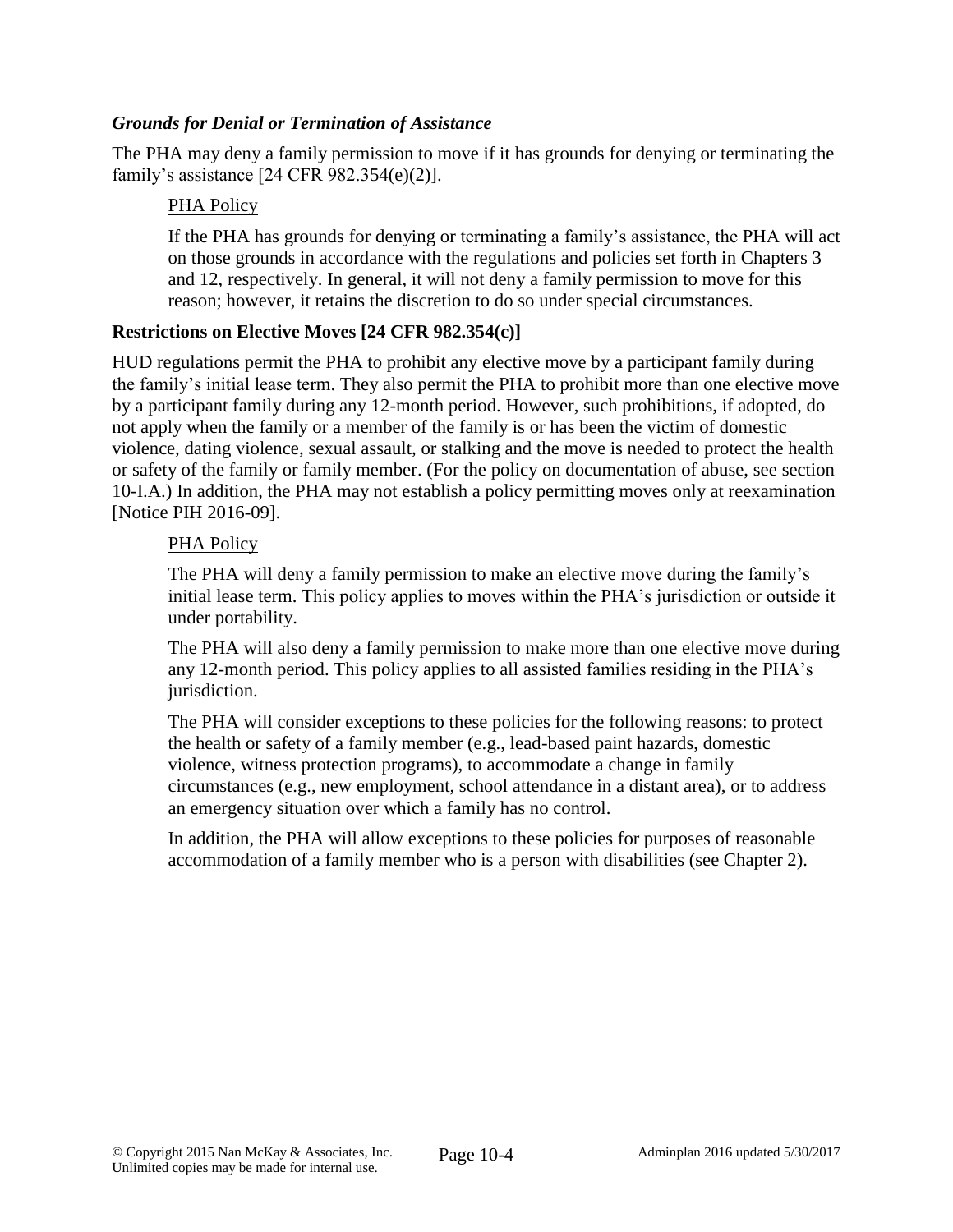# **10-I.C. MOVING PROCESS**

### **Notification**

If a family wishes to move to a new unit, the family must notify the PHA and the owner before moving out of the old unit or terminating the lease on notice to the owner [24 CFR 982.354(d)(2)]. If the family wishes to move to a unit outside the PHA's jurisdiction under portability, the notice to the PHA must specify the area where the family wishes to move [24 CFR 982.354(d)(2)]. The notices must be in writing [24 CFR 982.5].

# **Approval**

# PHA Policy

Upon receipt of a family's notification that it wishes to move, the PHA will determine whether the move is approvable in accordance with the regulations and policies set forth in sections 10-I.A and 10-I.B. The PHA will notify the family in writing of its determination within 10 business days following receipt of the family's notification.

### **Reexamination of Family Income and Composition**

### PHA Policy

For families approved to move to a new unit within the PHA's jurisdiction, the PHA will perform a new annual reexamination in accordance with the policies set forth in Chapter 11 of this plan.

For families moving into or families approved to move out of the PHA's jurisdiction under portability, the PHA will follow the policies set forth in Part II of this chapter.

#### **Voucher Issuance and Briefing**

# PHA Policy

For families approved to move to a new unit within the PHA's jurisdiction, the PHA will issue a new voucher within 10 business days of the PHA's written approval to move. No briefing is required for these families. The PHA will follow the policies set forth in Chapter 5 on voucher term, extension, and expiration. If a family does not locate a new unit within the term of the voucher and any extensions, the family may remain in its current unit with continued voucher assistance if the owner agrees and the PHA approves. Otherwise, the family will lose its assistance.

For families moving into or families approved to move out of the PHA's jurisdiction under portability, the PHA will follow the policies set forth in Part II of this chapter.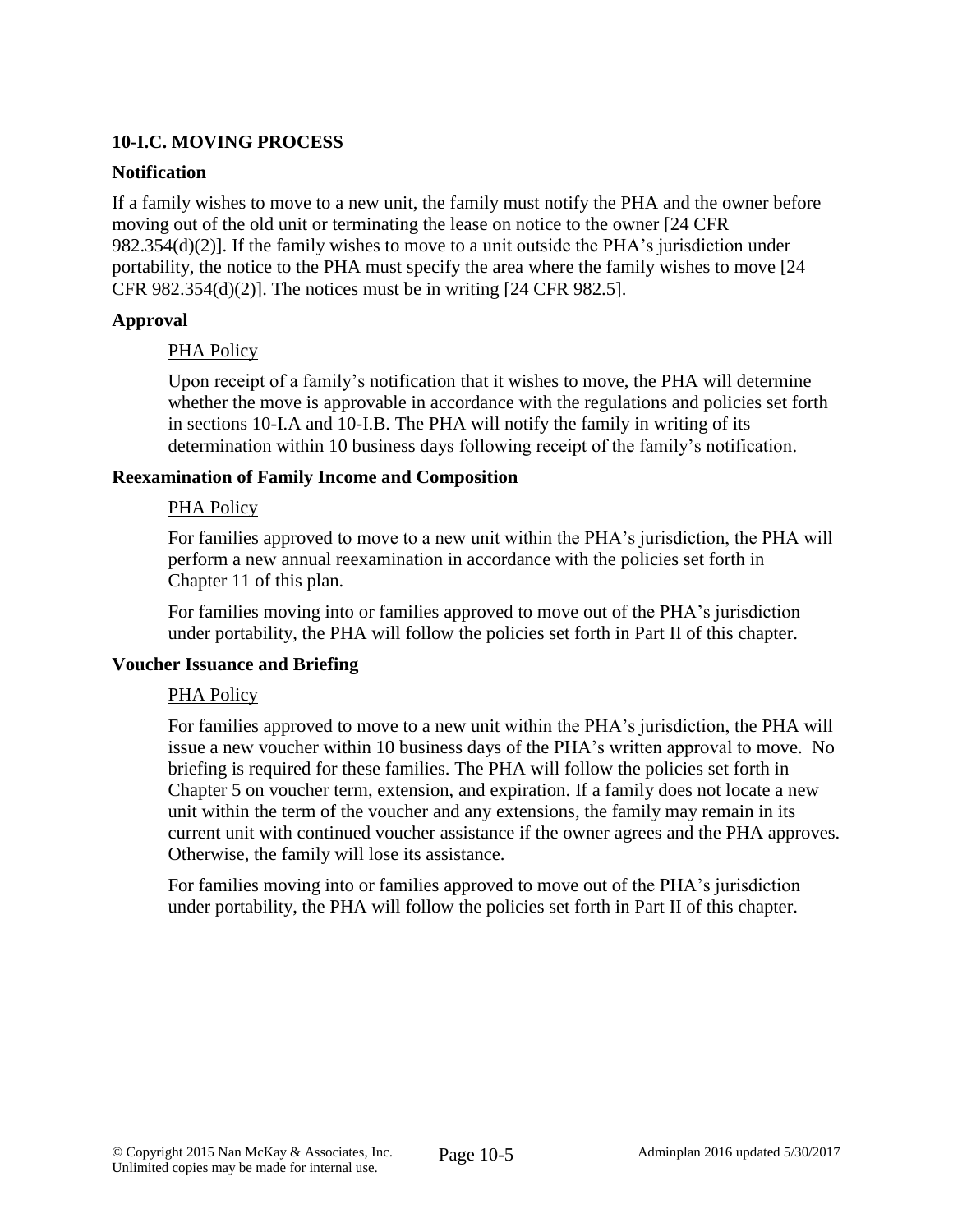## **Housing Assistance Payments [24 CFR 982.311(d)]**

When a family moves out of an assisted unit, the PHA may not make any housing assistance payment to the owner for any month **after** the month the family moves out. The owner may keep the housing assistance payment for the month when the family moves out of the unit.

If a participant family moves from an assisted unit with continued tenant-based assistance, the term of the assisted lease for the new assisted unit may begin during the month the family moves out of the first assisted unit. Overlap of the last housing assistance payment (for the month when the family moves out of the old unit) and the first assistance payment for the new unit, is not considered to constitute a duplicative housing subsidy.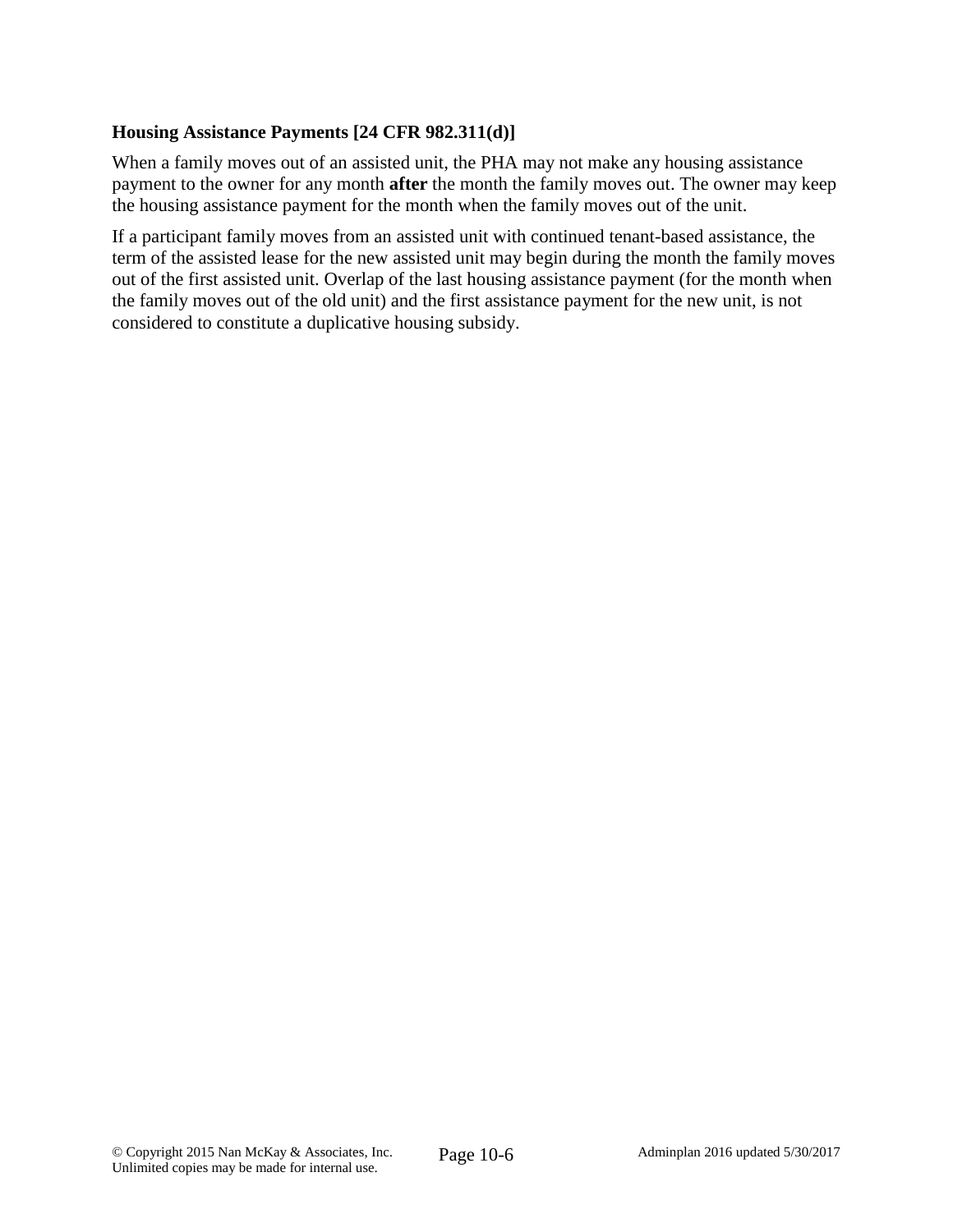# **PART II: PORTABILITY**

### **10-II.A. OVERVIEW**

Within the limitations of the regulations and this plan, a participant family or an applicant family that has been issued a voucher has the right to use tenant-based voucher assistance to lease a unit anywhere in the United States providing that the unit is located within the jurisdiction of a PHA administering a tenant-based voucher program [24 CFR 982.353(b)]. The process by which a family obtains a voucher from one PHA and uses it to lease a unit in the jurisdiction of another PHA is known as portability. The PHA that issues the voucher is called the **initial PHA.** The PHA that has jurisdiction in the area to which the family wants to move is called the **receiving PHA.**

The receiving PHA has the option of administering the family's voucher for the initial PHA or absorbing the family into its own program. Under the first option, the receiving PHA provides all housing services for the family and bills the initial PHA for the family's housing assistance payments and the fees for administering the family's voucher. Under the second option, the receiving PHA pays for the family's assistance with its own program funds, and the initial PHA has no further relationship with the family. The initial PHA must contact the receiving PHA via email or other confirmed delivery method to determine whether the receiving PHA will administer or absorb the initial PHA's voucher. Based on the receiving PHA's response, the initial PHA must determine whether they will approve or deny the portability request [Notice PIH 2016-09].

PHAs commonly act as both the initial and receiving PHA because families may move into or out of their jurisdiction under portability. Each role involves different responsibilities. The PHA will follow the rules and policies in section 10-II.B when it is acting as the initial PHA for a family. It will follow the rules and policies in section 10-II.C when it is acting as the receiving PHA for a family.

In administering portability, the initial PHA and the receiving PHA must comply with financial procedures required by HUD, including the use of HUD-required forms [24 CFR 982.355(e)(5)].

PHAs must also comply with billing and payment deadlines. HUD may reduce an administrative fee to an initial or receiving PHA if the PHA does not comply with HUD portability requirements [24 CFR 982.355(e)(7)].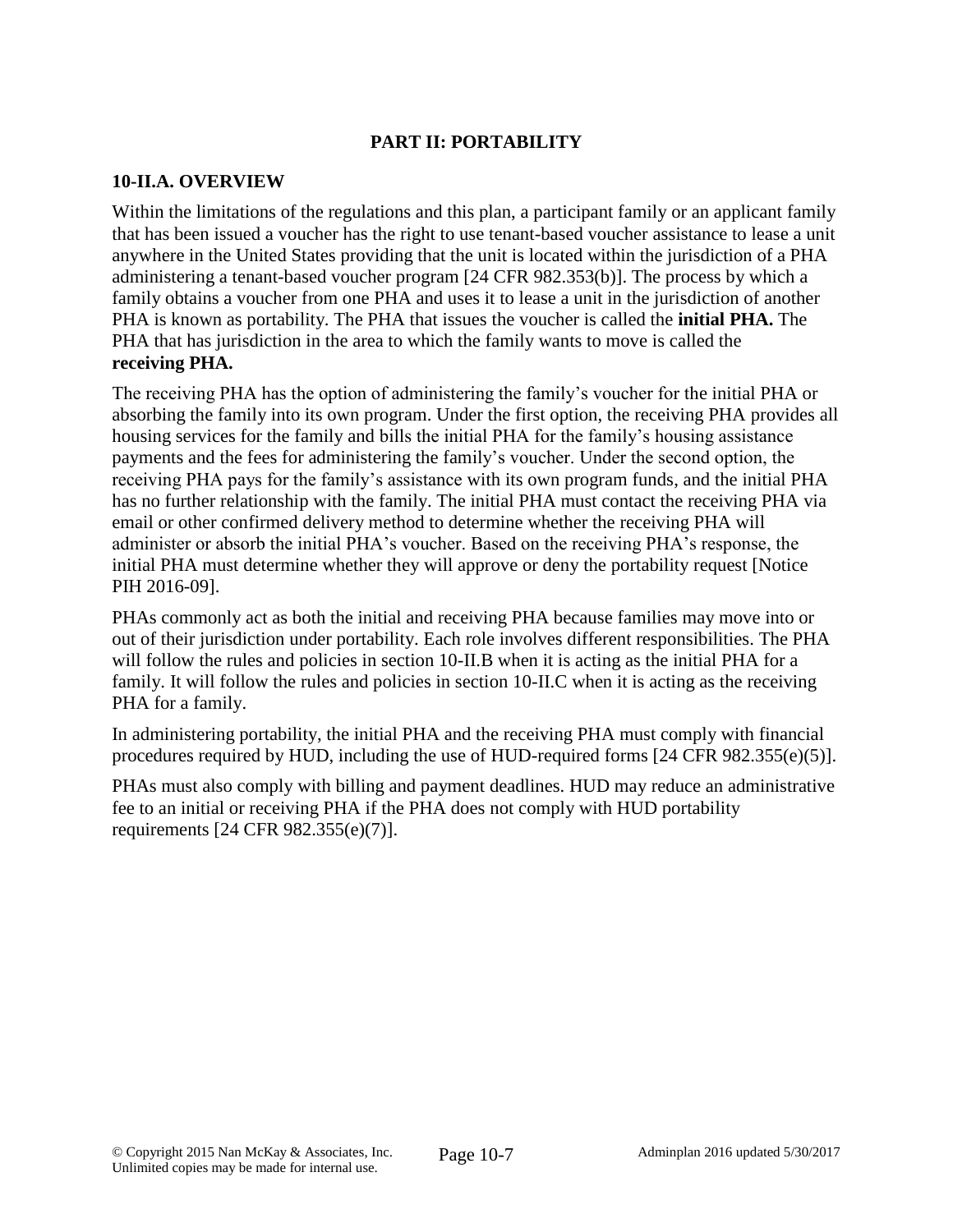# **10-II.B. INITIAL PHA ROLE**

### **Allowable Moves under Portability**

A family may move with voucher assistance only to an area where there is at least one PHA administering a voucher program [24 CFR 982.353(b)]. If there is more than one PHA in the area, the initial PHA provides the family with the contact information for the receiving PHAs that serve the area, and the family selects the receiving PHA. The family must inform the initial PHA which PHA it has selected. If the family prefers not to select the receiving PHA, the initial PHA will select the receiving PHA on behalf of the family [(24 CFR 982.255(b)].

Applicant families that have been issued vouchers as well as participant families may qualify to lease a unit outside the PHA's jurisdiction under portability. HUD regulations and PHA policy determine whether a family qualifies.

#### *Applicant Families*

Under HUD regulations, most applicant families qualify to lease a unit outside the PHA's jurisdiction under portability. However, HUD gives the PHA discretion to deny a portability move by an applicant family for the same two reasons that it may deny any move by a participant family: insufficient funding and grounds for denial or termination of assistance. If a PHA intends to deny a family permission to move under portability due to insufficient funding, the PHA must notify HUD within 10 business days of the determination to deny the move [24 CFR 982.355(e)].

# PHA Policy

In determining whether or not to deny an applicant family permission to move under portability because the PHA lacks sufficient funding or has grounds for denying assistance to the family, the initial PHA will follow the policies established in section 10-I.B of this chapter. If the PHA does deny the move due to insufficient funding, the PHA will notify HUD in writing within 10 business days of the PHA's determination to deny the move.

In addition, the PHA may establish a policy denying the right to portability to nonresident applicants during the first 12 months after they are admitted to the program [24 CFR 982.353(c)].

#### PHA Policy

If neither the head of household nor the spouse/cohead of an applicant family had a domicile (legal residence) in the PHA's jurisdiction at the time that the family's initial application for assistance was submitted, the family must lease a unit within the initial PHA's jurisdiction for at least 12 months before requesting portability.

The PHA will consider exceptions to this policy for purposes of reasonable accommodation (see Chapter 2) or reasons related to domestic violence, dating violence, sexual assault, or stalking.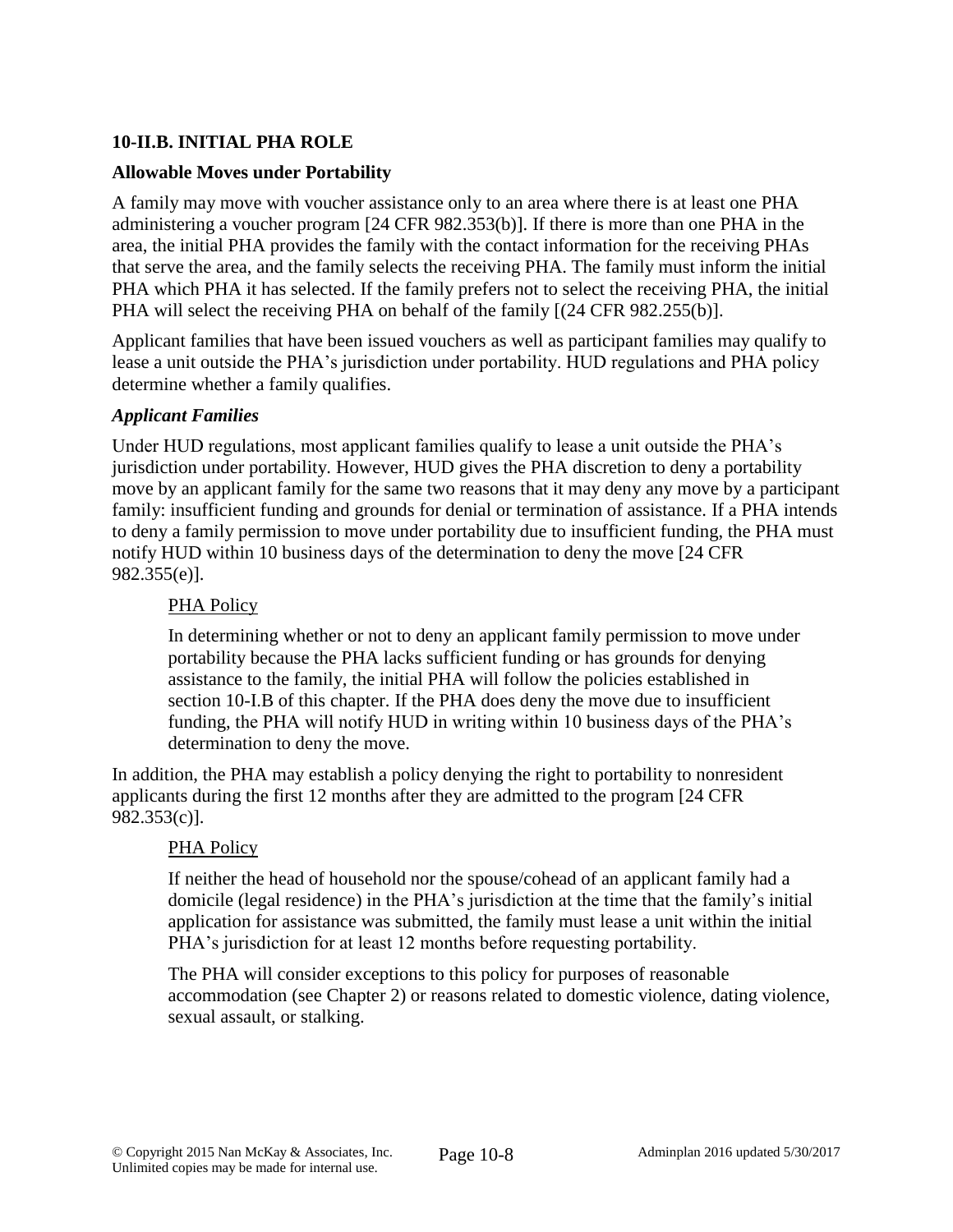# *Participant Families*

The initial PHA must not provide portable assistance for a participant if a family has moved out of its assisted unit in violation of the lease [24 CFR 982.353(b)]. The Violence against Women Act of 2013 (VAWA) creates an exception to this prohibition for families who are otherwise in compliance with program obligations but have moved to protect the health or safety of a family member who is or has been a victim of domestic violence, dating violence, sexual assault, or stalking and who reasonably believed he or she was imminently threatened by harm from further violence if he or she remained in the unit [24 CFR 982.353(b)].

# PHA Policy

The PHA will determine whether a participant family may move out of the PHA's jurisdiction with continued assistance in accordance with the regulations and policies set forth here and in sections 10-I.A and 10-I.B of this chapter. The PHA will notify the family of its determination in accordance with the approval policy set forth in section 10- I.C of this chapter.

# **Determining Income Eligibility**

### *Applicant Families*

An applicant family may lease a unit in a particular area under portability only if the family is income eligible for admission to the voucher program in that area [24 CFR 982.353(d)(1)]. The family must specify the area to which the family wishes to move  $[24 \text{ CFR } 982.355(c)(1)].$ 

The initial PHA is responsible for determining whether the family is income eligible in the area to which the family wishes to move [24 CFR 982.353(d)(1), 24 CFR 982.355(9)]. If the applicant family is not income eligible in that area, the PHA must inform the family that it may not move there and receive voucher assistance [Notice PIH 2016-09].

# *Participant Families*

The income eligibility of a participant family is not redetermined if the family moves to a new jurisdiction under portability [24 CFR 982.353(d)(2)].

# **Reexamination of Family Income and Composition**

No new reexamination of family income and composition is required for an applicant family.

#### PHA Policy

For a participant family approved to move out of its jurisdiction under portability, the PHA generally will conduct a reexamination of family income and composition only if the family's annual reexamination must be completed on or before the initial billing deadline specified on form HUD-52665, Family Portability Information.

The PHA will make any exceptions to this policy necessary to remain in compliance with HUD regulations.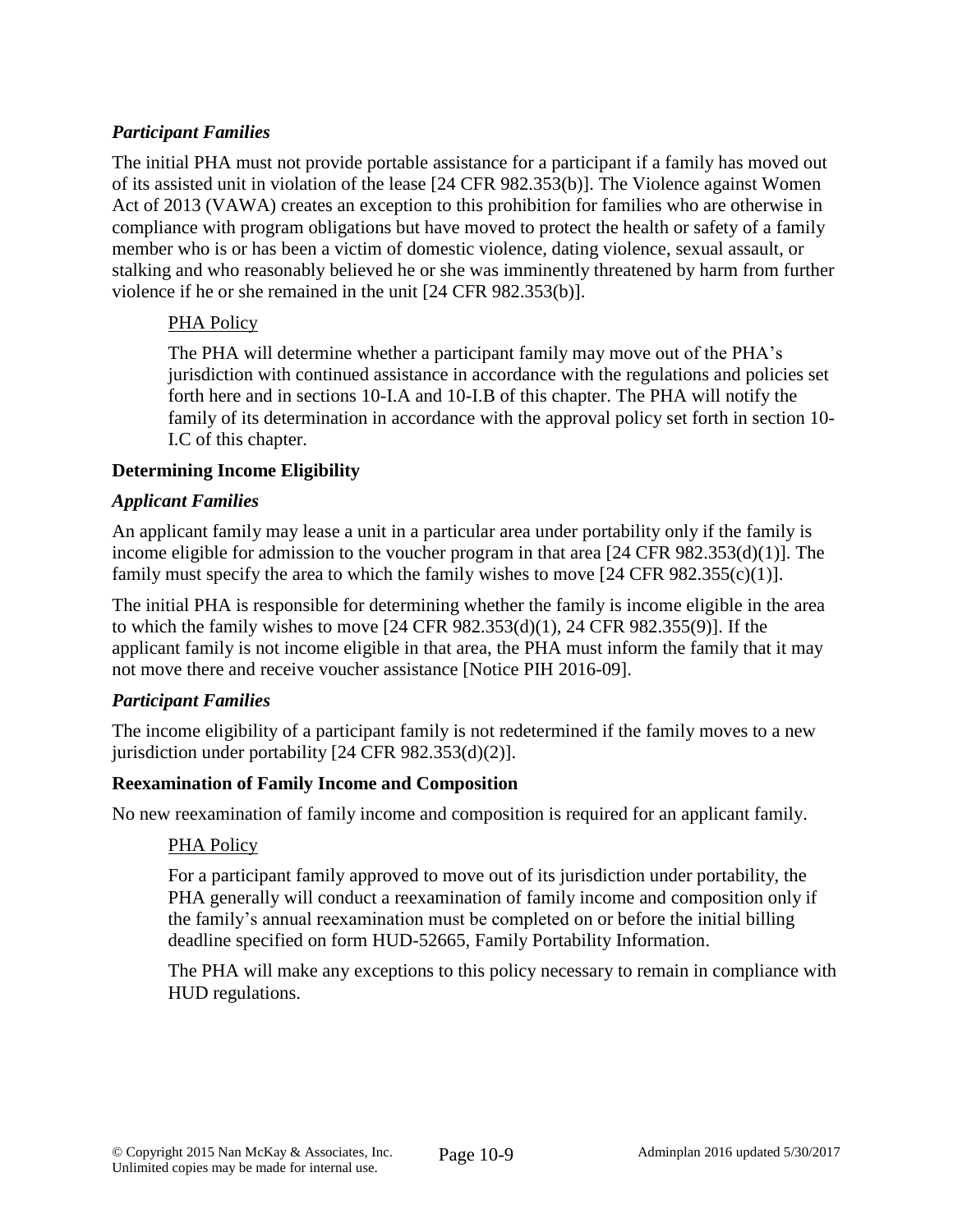# **Briefing**

The regulations and policies on briefings set forth in Chapter 5 of this plan require the PHA to provide information on portability to all applicant families that qualify to lease a unit outside the PHA's jurisdiction under the portability procedures. Therefore, no special briefing is required for these families.

### PHA Policy

No formal briefing will be required for a participant family wishing to move outside the PHA's jurisdiction under portability. However, the PHA will provide the family with the same oral and written explanation of portability that it provides to applicant families selected for admission to the program (see Chapter 5).

The PHA will provide the name, address, and phone of the contact for the PHAs in the jurisdiction to which they wish to move. If there is more than one PHA with jurisdiction over the area to which the family wishes to move, the PHA will advise the family that the family selects the receiving PHA and notify the initial PHA of which receiving PHA was selected. The PHA will further inform the family that if the family prefers not to select the receiving PHA, the initial PHA will select the receiving PHA on behalf of the family.

The PHA will advise the family that they will be under the RHA's policies and procedures, including screening, subsidy standards, voucher extension policies, and payment standards.

#### **Voucher Issuance and Term**

An applicant family has no right to portability until after the family has been issued a voucher [24 CFR 982.353(b)]. In issuing vouchers to applicant families, the PHA will follow the regulations and procedures set forth in Chapter 5.

#### PHA Policy

For participating families approved to move under portability, the PHA will issue a new voucher within 10 business days of the PHA's written approval to move.

The initial term of the voucher will be 60 days.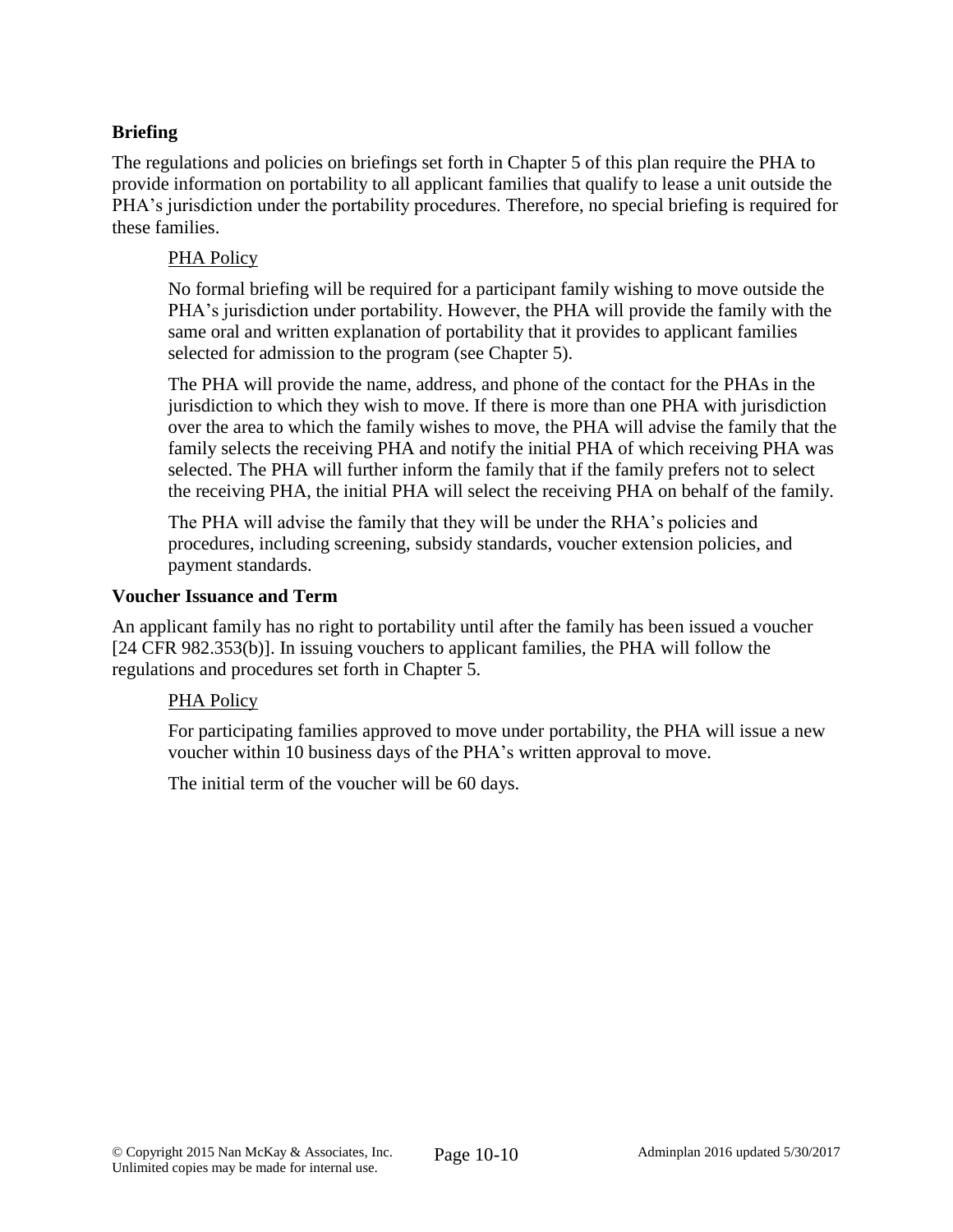### **Voucher Extensions and Expiration**

### PHA Policy

The PHA will approve **no** extensions to a voucher issued to an applicant or participant family porting out of the PHA's jurisdiction except under the following circumstances: (a) the initial term of the voucher will expire before the portable family will be issued a voucher by the receiving PHA, (b) the family decides to return to the initial PHA's jurisdiction and search for a unit there, or (c) the family decides to search for a unit in a third PHA's jurisdiction. In such cases, the policies on voucher extensions set forth in Chapter 5, section 5-II.E, of this plan will apply, including the requirement that the family apply for an extension in writing prior to the expiration of the initial voucher term.

To receive or continue receiving assistance under the initial PHA's voucher program, a family that moves to another PHA's jurisdiction under portability must be under HAP contract in the receiving PHA's jurisdiction within 90 days following the expiration date of the initial PHA's voucher term (including any extensions). (See below under "Initial Billing Deadline" for one exception to this policy.)

### **Preapproval Contact with the Receiving PHA**

Prior to approving a family's request to move under portability, the initial PHA must contact the receiving PHA via e-mail or other confirmed delivery method to determine whether the receiving PHA will administer or absorb the family's voucher. Based on the receiving PHA's response, the initial PHA must determine whether it will approve or deny the move  $[24 \text{ CFR } 982.355(c)(3)]$ .

#### PHA Policy

The PHA will use e-mail, when possible, to contact the receiving PHA regarding whether the receiving PHA will administer or absorb the family's voucher.

#### **Initial Notification to the Receiving PHA**

After approving a family's request to move under portability, the initial PHA must promptly notify the receiving PHA via email or other confirmed delivery method to expect the family [24 CFR 982.355(c)(3); 24 CFR 982.355(c)(7)]. The initial PHA must also advise the family how to contact and request assistance from the receiving PHA [24 CFR 982.355(c)(6)].

#### PHA Policy

Because the portability process is time-sensitive, the PHA will notify the receiving PHA by phone, fax, or e-mail to expect the family. The initial PHA will also ask the receiving PHA to provide any information the family may need upon arrival, including the name, fax, e-mail address, and telephone number of the staff person responsible for business with incoming portable families and procedures related to appointments for voucher issuance. The PHA will pass this information along to the family. The PHA will also ask for the name, address, telephone number, fax and e-mail of the person responsible for processing the billing information.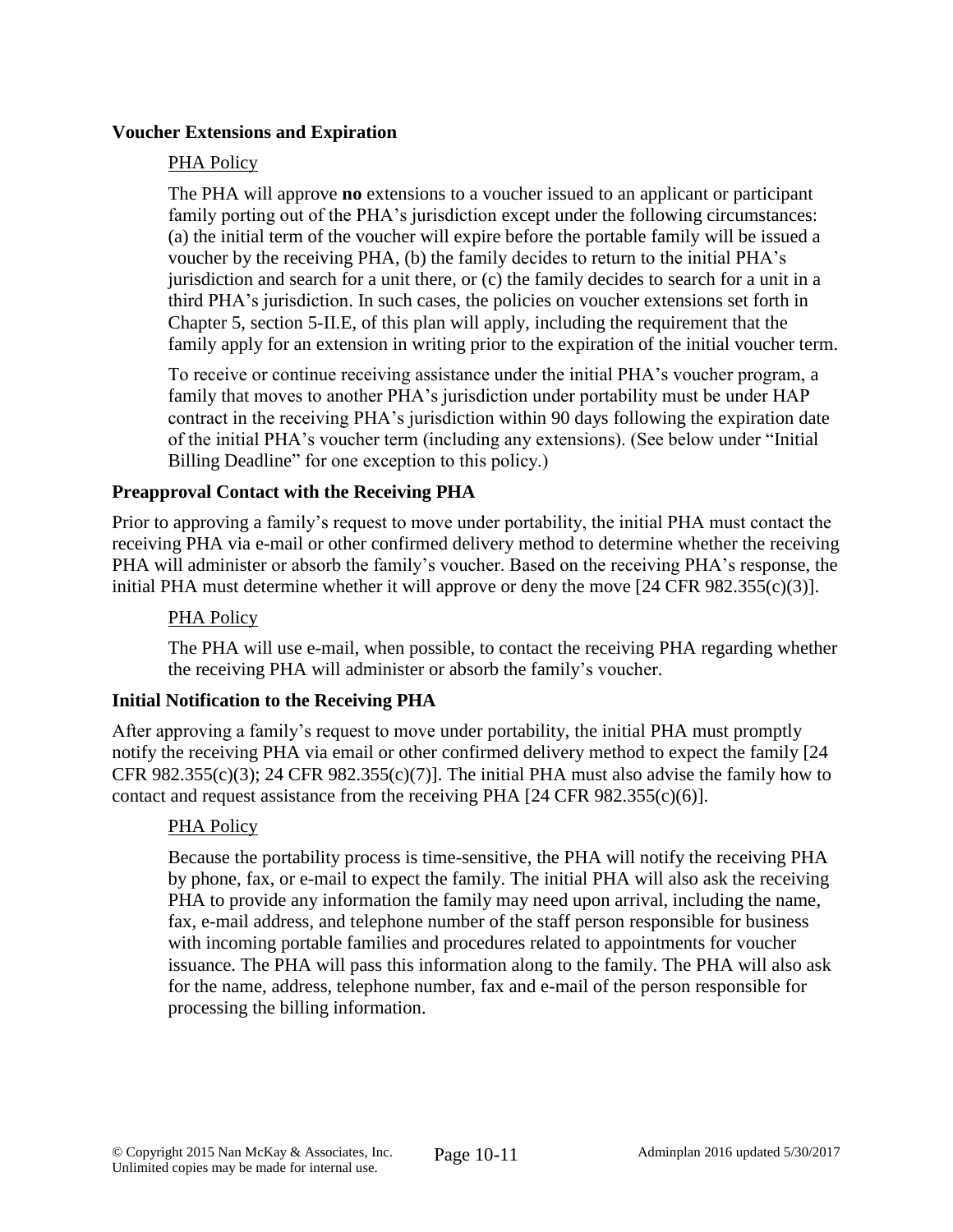# **Sending Documentation to the Receiving PHA**

The initial PHA is required to send the receiving PHA the following documents:

- Form HUD-52665, Family Portability Information, with Part I filled out [Notice PIH 2016-09]
- A copy of the family's voucher [Notice PIH 2016-09]
- A copy of the family's most recent form HUD-50058, Family Report, or, if necessary in the case of an applicant family, family and income information in a format similar to that of form HUD-50058 [24 CFR 982.355(c)(7), Notice PIH 2016-09]
- Copies of the income verifications backing up the form HUD-50058, including a copy of the family's current EIV data [24 CFR 982.355(c)(7), Notice PIH 2016-09]

#### PHA Policy

In addition to these documents, the PHA will provide the following information, if available, to the receiving PHA:

Social security numbers (SSNs)

Documentation of SSNs for all nonexempt household members whose SSNs have not been verified through the EIV system

Documentation of legal identity

Documentation of citizenship or eligible immigration status

Documentation of participation in the earned income disallowance (EID) benefit

Documentation of participation in a family self-sufficiency (FSS) program

The PHA will notify the family in writing regarding any information provided to the receiving PHA [HCV GB, p. 13-3].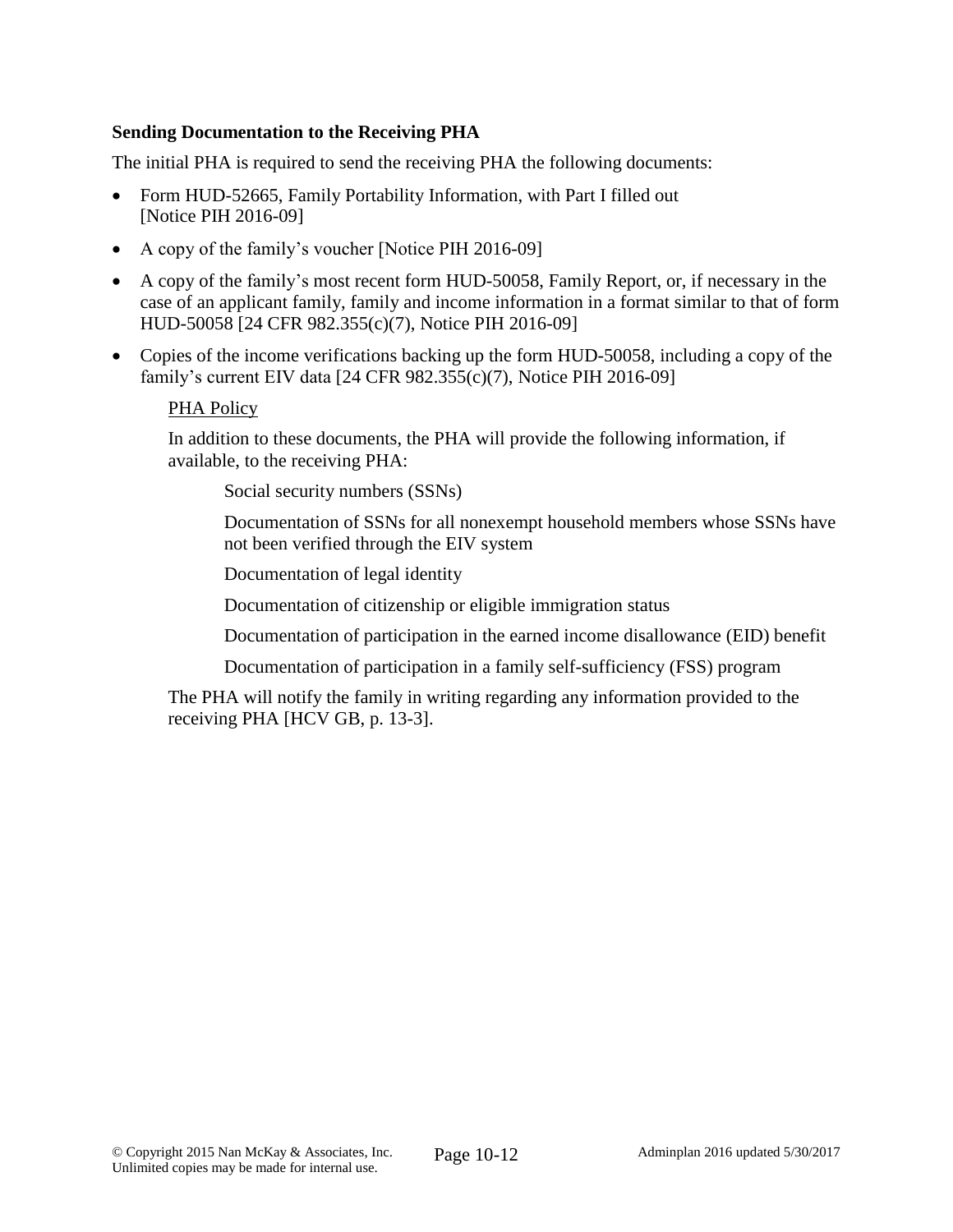# **Initial Billing Deadline [Notice PIH 2016-09]**

The deadline for submission of initial billing is 90 days following the expiration date of the voucher issued to the family by the initial PHA. In cases where suspension of the voucher delays the initial billing submission, the receiving PHA must notify the initial PHA of delayed billing before the billing deadline and document the delay is due to the suspension. In this case, the initial PHA must extend the billing deadline by 30 days.

If the initial PHA does not receive a billing notice by the deadline and does not intend to honor a late billing submission, it must notify the initial PHA in writing. The initial PHA may report to HUD the receiving PHA's failure to comply with the deadline.

If the initial PHA will honor the late billing, no action is required.

# PHA Policy

If the PHA has not received an initial billing notice from the receiving PHA within the billing deadline, it will contact the receiving PHA to inform them that it will not honor a late billing submission and will return any subsequent billings that it receives on behalf of the family. The PHA will send the receiving PHA a written confirmation of its decision by mail.

The PHA will allow an exception to this policy if the family includes a person with disabilities and the late billing is a result of a reasonable accommodation granted to the family by the receiving PHA.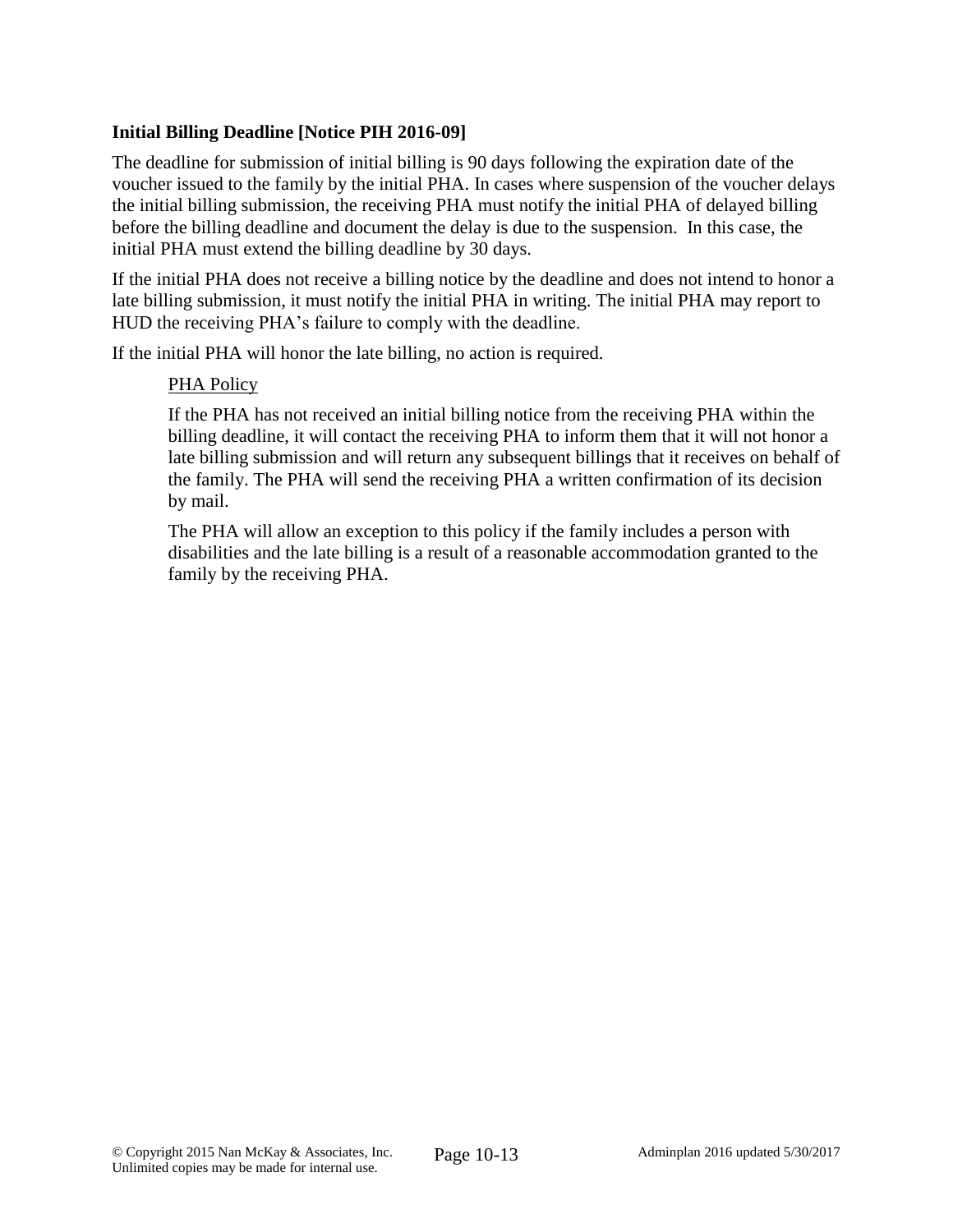# **Monthly Billing Payments [24 CFR 982.355(e), Notice PIH 2016-09]**

If the receiving PHA is administering the family's voucher, the receiving PHA bills the initial PHA for housing assistance payments and administrative fees. When reimbursing for administrative fees, the initial PHA must promptly reimburse the receiving PHA for the lesser of 80 percent of the initial PHA ongoing administrative fee or 100 percent of the receiving PHA's ongoing administrative fee for each program unit under contract on the first day of the month for which the receiving PHA is billing the initial PHA under portability. If the administrative fees are prorated for the HCV program, the proration will apply to the amount of the administrative fee for which the receiving PHA may bill [24 CFR 982.355(e)(2)].

The initial PHA is responsible for making billing payments in a timely manner. The first billing amount is due within 30 calendar days after the initial PHA receives Part II of form HUD-52665 from the receiving PHA. Subsequent payments must be **received** by the receiving PHA no later than the fifth business day of each month. The payments must be provided in a form and manner that the receiving PHA is able and willing to accept.

The initial PHA may not terminate or delay making payments under existing portability billing arrangements as a result of overleasing or funding shortfalls. The PHA must manage its tenantbased program in a manner that ensures that it has the financial ability to provide assistance for families that move out of its jurisdiction under portability and are not absorbed by receiving PHAs as well as for families that remain within its jurisdiction.

# PHA Policy

The initial PHA will utilize direct deposit to ensure that the payment is received by the deadline unless the receiving PHA notifies the initial PHA that direct deposit is not acceptable to them. If the initial PHA extends the term of the voucher, the receiving PHA's voucher will expire 30 calendar days from the new expiration date of the initial PHA's voucher.

# **Annual Updates of Form HUD-50058**

If the initial PHA is being billed on behalf of a portable family, it should receive an updated form HUD-50058 each year from the receiving PHA. If the initial PHA fails to receive an updated 50058 by the family's annual reexamination date, the initial PHA should contact the receiving PHA to verify the status of the family. The initial PHA must continue paying the receiving PHA based on the last form HUD-50058 received, unless instructed otherwise by HUD. The initial PHA may seek absorption of the vouchers by following steps outline in Notice PIH 2016-09.

# **Denial or Termination of Assistance [24 CFR 982.355(c)(17)]**

At any time, either the initial PHA or the receiving PHA may make a determination to deny or terminate assistance with the family in accordance with 24 CFR 982.552 and 24 CFR 982.553. (For PHA policies on denial and termination, see Chapters 3 and 12, respectively.)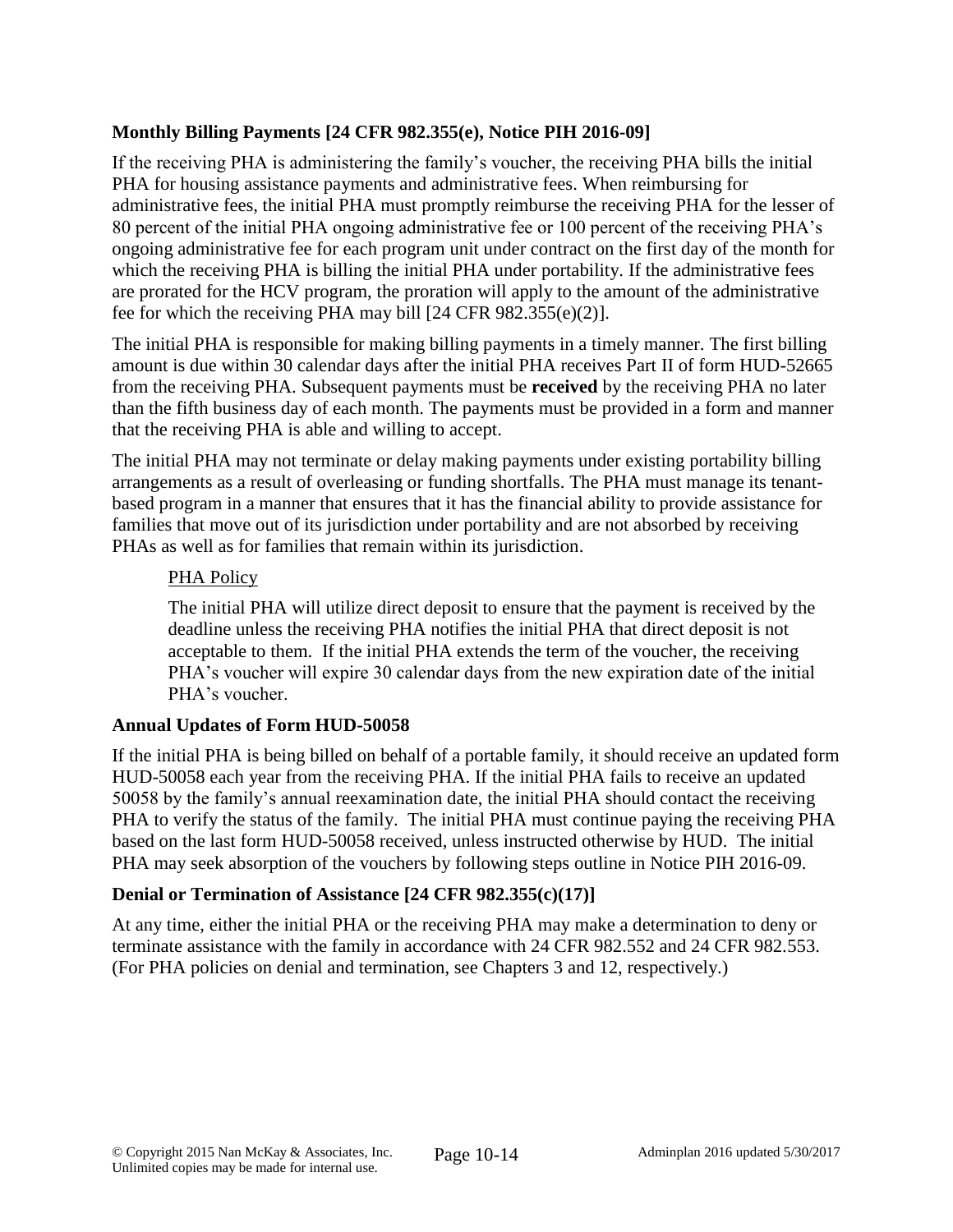# **10-II.C. RECEIVING PHA ROLE**

If a family has a right to lease a unit in the receiving PHA's jurisdiction under portability, the receiving PHA must provide assistance for the family [24 CFR 982.355(10)]. HUD may determine in certain instances that a PHA is not required to accept incoming portable families, such as a PHA in a declared disaster area. However, the PHA must have approval in writing from HUD before refusing any incoming portable families [24 CFR 982.355(b)].

Administration of the voucher must be in accordance with the receiving PHA's policies. This requirement also applies to policies of Moving to Work agencies. The receiving PHA procedures and preferences for selection among eligible applicants do not apply to the family, and the receiving PHA waiting list is not used [24 CFR 982.355(c)(10)]. The family's unit, or voucher, size is determined in accordance with the subsidy standards of the receiving PHA [24 CFR 982.355(c)(12)], and the receiving PHA's policies on extensions of the voucher term apply [24 CFR 982.355(c)(14)].

# **Responding to Initial PHA's Request [24 CFR 982.355(c)]**

The receiving PHA must respond via e-mail or other confirmed delivery method to the initial PHA's inquiry to determine whether the family's voucher will be billed or absorbed [24 CFR 982.355(c)(3)]. If the receiving PHA informs the initial PHA that it will be absorbing the voucher, the receiving PHA cannot reverse its decision at a later date without consent of the initial PHA (24 CFR 982.355(c)(4).

# PHA Policy

The PHA will use e-mail, when possible, to notify the initial PHA whether it will administer or absorb the family's voucher.

# **Initial Contact with Family**

When a family moves into the PHA's jurisdiction under portability, the family is responsible for promptly contacting the PHA and complying with the PHA's procedures for incoming portable families. The family's failure to comply may result in denial or termination of the receiving PHA's voucher [24 CFR 982.355(c)(8)].

If the voucher issued to the family by the initial PHA has expired, the receiving PHA must contact the initial PHA to determine if it will extend the voucher [24 CFR 982.355(c)(13)]. An informal hearing is not required when a voucher has expired without the family leasing a unit.

If for any reason the receiving PHA refuses to process or provide assistance to a family under the portability procedures, the family must be given the opportunity for an informal review or hearing [Notice PIH 2016-09]. (For more on this topic, see later under "Denial or Termination of Assistance.")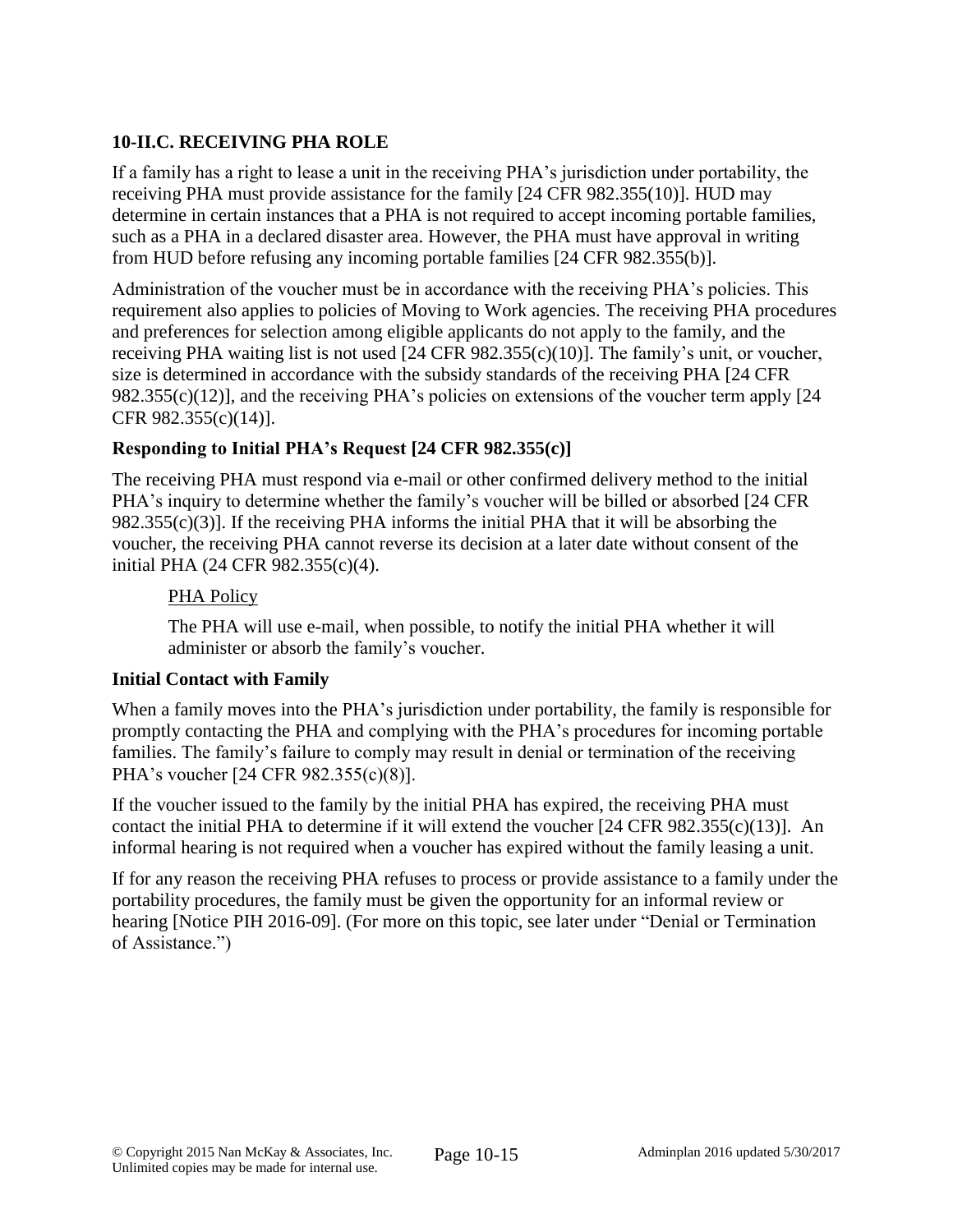# **Briefing**

HUD allows the receiving PHA to require a briefing for an incoming portable family as long as the requirement does not unduly delay the family's search [Notice PIH 2016-09].

### PHA Policy

The PHA will not require the family to attend a briefing. The PHA will provide the family with a briefing packet (as described in Chapter 5) and, in an individual briefing, will orally inform the family about the PHA's payment and subsidy standards, procedures for requesting approval of a unit, the unit inspection process, and the leasing process. The PHA will suggest that the family attend a full briefing at a later date.

#### **Income Eligibility and Reexamination**

The receiving PHA does not redetermine eligibility for a portable family that was already receiving assistance in the initial PHA's voucher program [24 CFR 982.355(c)(9)]. If the receiving PHA opts to conduct a new reexamination for a current participant family, the receiving PHA may not delay issuing the family a voucher or otherwise delay approval of a unit [24 CFR 982.355(c)(11)].

### PHA Policy

For any family moving into its jurisdiction under portability, the PHA will conduct a new reexamination of family income and composition. However, the PHA will not delay issuing the family a voucher for this reason. Nor will the PHA delay approving a unit for the family until the reexamination process is complete unless the family is an applicant and the PHA cannot otherwise confirm that the family is income eligible for admission to the program in the area where the unit is located.

In conducting its own reexamination, the PHA will rely upon any verifications provided by the initial PHA to the extent that they (a) accurately reflect the family's current circumstances and (b) were obtained within the last 120 days. Any new information may be verified by documents provided by the family and adjusted, if necessary, when third party verification is received.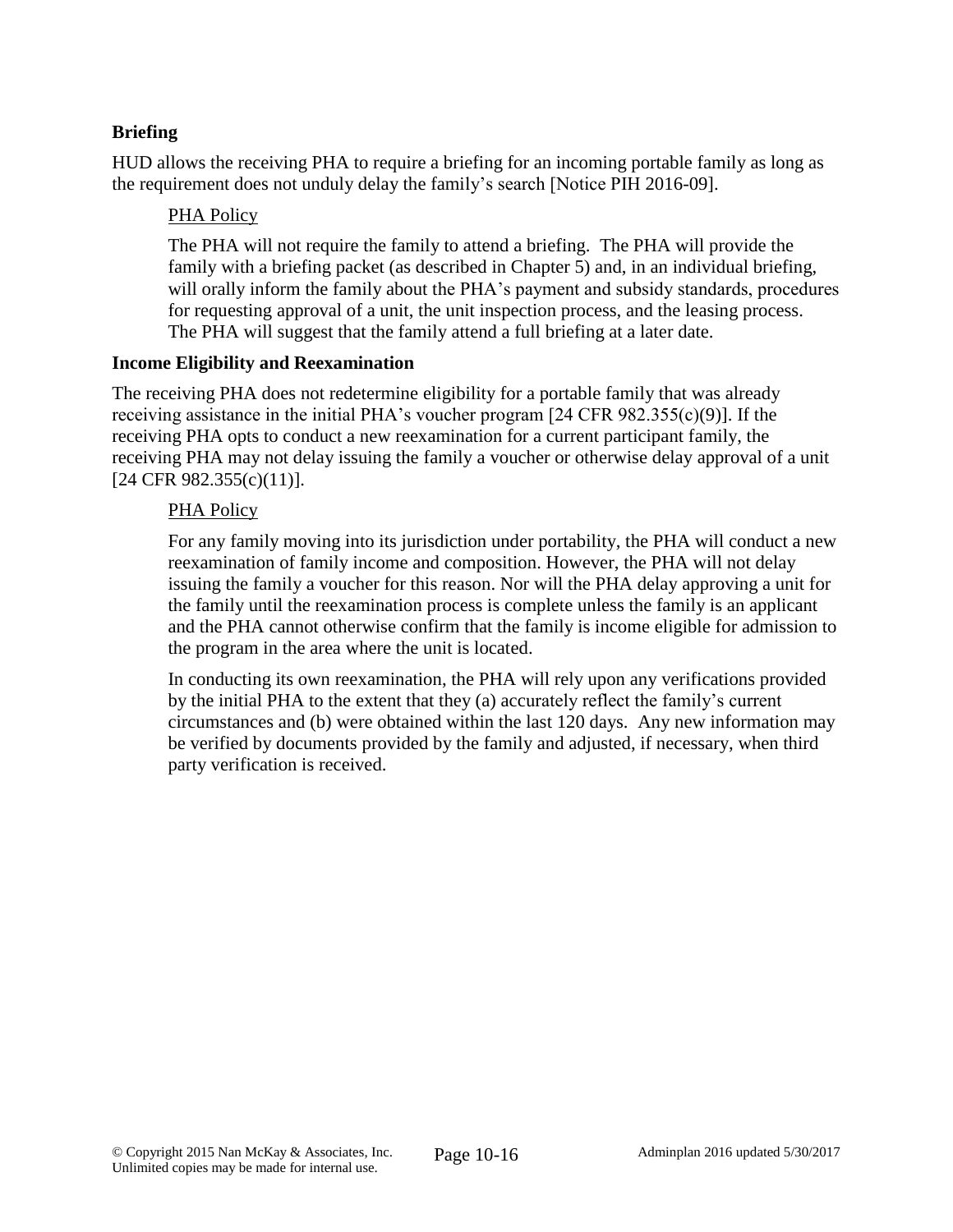## **Voucher Issuance**

When a family moves into its jurisdiction under portability, the receiving PHA is required to issue the family a voucher  $[24 \text{ CFR } 982.355(c)(13)]$ . The family must submit a request for tenancy approval to the receiving PHA during the term of the receiving PHA's voucher [24 CFR 982.355(c)(15)].

### *Timing of Voucher Issuance*

HUD expects the receiving PHA to issue the voucher within two weeks after receiving the family's paperwork from the initial PHA if the information is in order, the family has contacted the receiving PHA, and the family complies with the receiving PHA's procedures [Notice PIH 2016-09].

### PHA Policy

When a family ports into its jurisdiction, the PHA will issue the family a voucher based on the paperwork provided by the initial PHA unless the family's paperwork from the initial PHA is incomplete, the family's voucher from the initial PHA has expired or the family does not comply with the PHA's procedures. The PHA will update the family's information when verification has been completed.

### *Voucher Term*

The term of the receiving PHA's voucher may not expire before 30 calendar days from the expiration of the initial PHA's voucher [24 CFR 982.355(c)(13)]. If the initial PHA extends the term of the voucher, the receiving PHA's voucher may not expire before 30 days from the new expiration date of the initial PHA's voucher [Notice PIH 2016-09].

# PHA Policy

The receiving PHA's voucher will expire 30 calendars days from the expiration date of the initial PHA's voucher. If the initial PHA extends the term of the voucher, the receiving PHA's voucher will expire 30 calendar days from the new expiration date of the initial PHA's voucher.

#### *Voucher Extensions [24 CFR 982.355(c)(14), Notice 2016-09]*

Once the receiving PHA issues the portable family a voucher, the receiving PHA's policies on extensions of the voucher term apply. The receiving PHA must inform the initial PHA of any extension granted to the term of the voucher. It must also bear in mind the billing deadline provided by the initial PHA. Unless willing and able to absorb the family, the receiving PHA should ensure that any voucher expiration date would leave sufficient time to process a request for tenancy approval, execute a HAP contract, and deliver the initial billing to the initial PHA.

#### PHA Policy

The PHA generally will not extend the term of the voucher that it issues to an incoming portable family unless the PHA plans to absorb the family into its own program, in which case it will follow the policies on voucher extension set forth in section 5-II.E.

The PHA will consider an exception to this policy as a reasonable accommodation to a person with disabilities (see Chapter 2).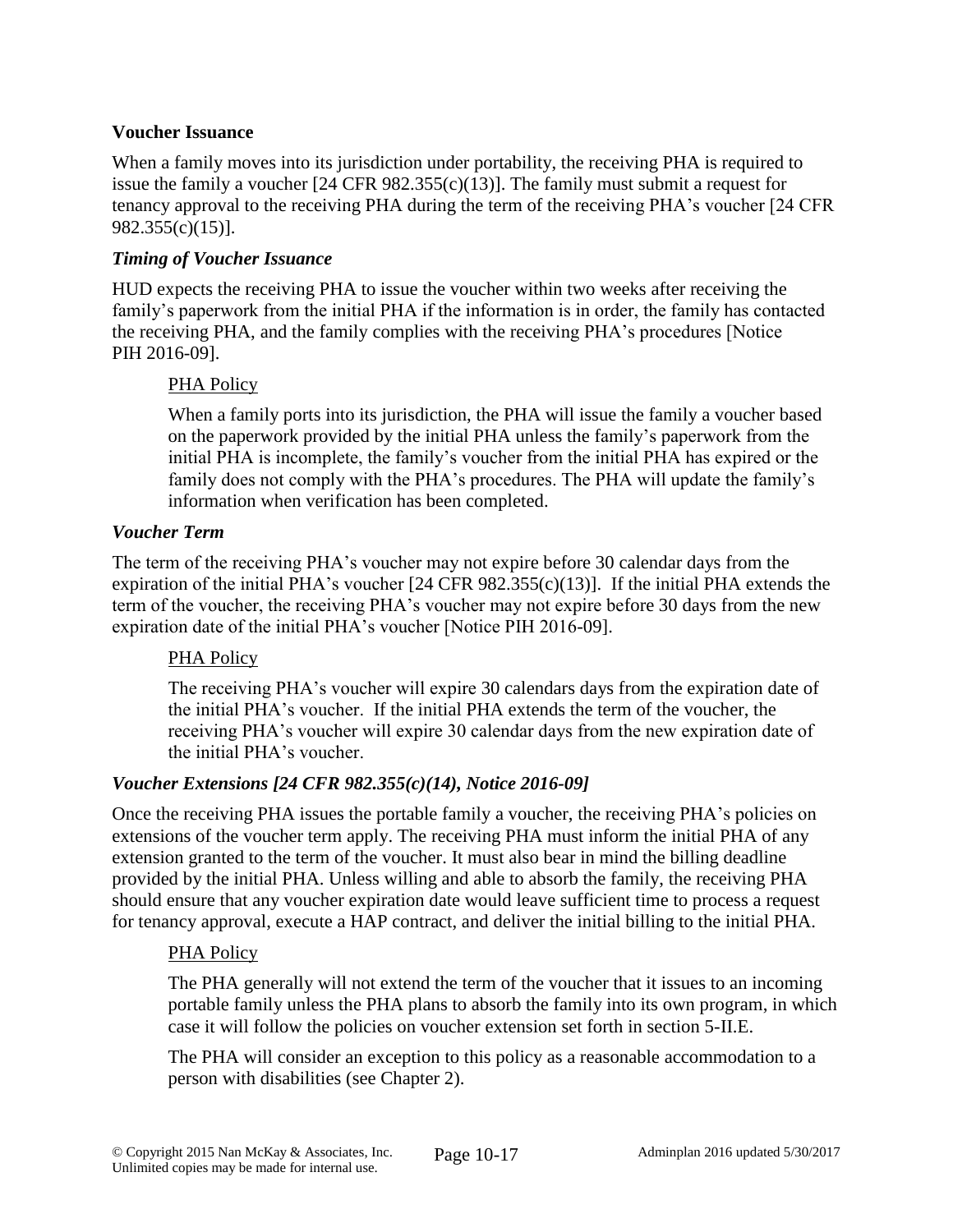# *Voucher Suspensions [24 CFR 982.303, 24 CFR 982.355(c)(15)]*

If the family submits a request for tenancy approval during the term of the receiving PHA's voucher, the PHA must suspend the term of that voucher. The term of the voucher stops from the date that the family submits a request for PHA approval of the tenancy until the date the PHA notifies the family in writing whether the request has been approved or denied [24 CFR 982.4(b)] (see Section 5-II.E).

### **Notifying the Initial PHA**

The receiving PHA must promptly notify the initial PHA if the family has leased an eligible unit under the program or if the family fails to submit a request for tenancy approval for an eligible unit within the term of the receiving PHA's voucher [24 CFR 982.355(c)(16)]. The receiving PHA is required to use Part II of form HUD-52665, Family Portability Information, for this purpose [Notice PIH 2016-09]. (For more on this topic and the deadline for notification, see below under "Administering a Portable Family's Voucher.")

If an incoming portable family ultimately decides not to lease in the jurisdiction of the receiving PHA but instead wishes to return to the initial PHA's jurisdiction or to search in another jurisdiction, the receiving PHA must refer the family back to the initial PHA. In such a case the voucher of record for the family is once again the voucher originally issued by the initial PHA. Any extension of search time provided by the receiving PHA's voucher is only valid for the family's search in the receiving PHA's jurisdiction [Notice PIH 2016-09].

### **Administering a Portable Family's Voucher**

# *Portability Billing [24 CFR 982.355(e)]*

To cover assistance for a portable family that was not absorbed, the receiving PHA bills the initial PHA for housing assistance payments and administrative fees. The amount of the housing assistance payment for a portable family in the receiving PHA's program is determined in the same manner as for other families in the receiving PHA's program.

The receiving PHA may bill the initial PHA for the lesser of 80 percent of the initial PHA's ongoing administrative fee or 100 percent of the receiving PHA's ongoing administrative fee for each program unit under contract on the first day of the month for which the receiving PHA is billing the initial PHA under portability. If the administrative fees are prorated for the HCV program, the proration will apply to the amount of the administrative fee for which the receiving PHA may bill (i.e., the receiving PHA may bill for the lesser of 80 percent of the initial PHA's prorated ongoing administrative fee or 100 percent of the receiving PHA's ongoing administrative fee).

If both PHAs agree, the PHAs may negotiate a different amount of reimbursement.

# PHA Policy

Unless the PHA negotiates a different amount of reimbursement with the initial PHA, the PHA will bill the initial PHA the maximum amount of administrative fees allowed, ensuring any administrative fee proration has been properly applied.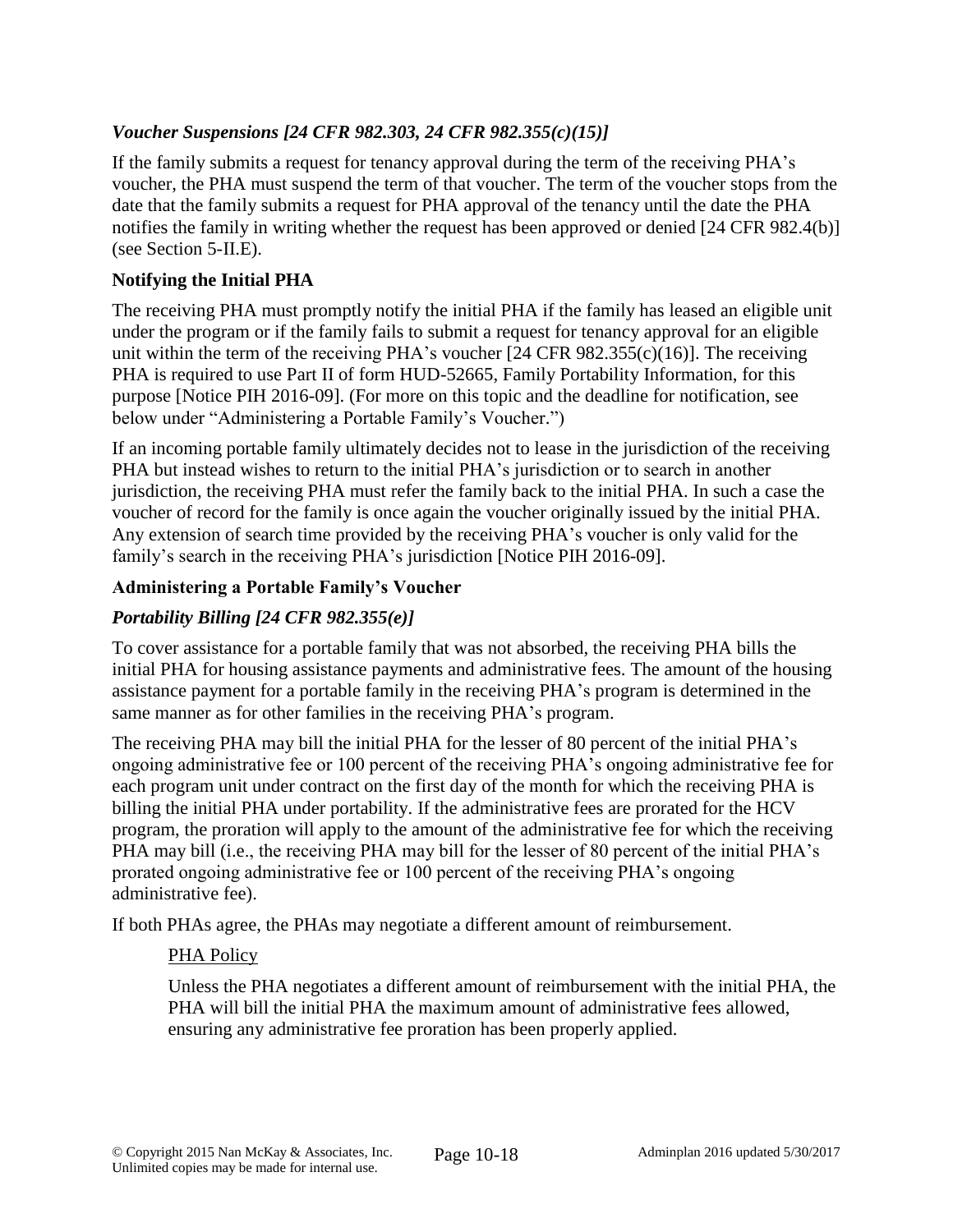# *Initial Billing Deadline*

If a portable family's search for a unit is successful and the receiving PHA intends to administer the family's voucher, the receiving PHA must submit its initial billing notice (Part II of form HUD-52665) in time that the notice will be **received** no later than 90 days following the expiration date of the family's voucher issued by the initial PHA [Notice PIH 2016-09]. This deadline may be extended for 30 additional days if the delay is due to suspension of the voucher's term (see Initial Billing Section). A copy of the family's form HUD-50058, Family Report, completed by the receiving PHA must be attached to the initial billing notice. The receiving PHA may send these documents by mail, fax, or e-mail.

### PHA Policy

The PHA will send its initial billing notice by fax or e-mail, if necessary, to meet the billing deadline but will also send the notice by regular mail.

If the receiving PHA fails to send the initial billing by the deadline, it is required to absorb the family into its own program unless (a) the initial PHA is willing to accept the late submission or (b) HUD requires the initial PHA to honor the late submission (e.g., because the receiving PHA is overleased) [Notice PIH 2016-09].

### *Ongoing Notification Responsibilities [Notice PIH 2016-09, HUD-52665]*

**Annual Reexamination.** The receiving PHA must send the initial PHA a copy of a portable family's updated form HUD-50058 after each annual reexamination for the duration of time the receiving PHA is billing the initial PHA on behalf of the family, regardless of whether there is a change in the billing amount.

# PHA Policy

The PHA will send a copy of the updated HUD-50058 by regular mail no later than 10 business days after the effective date of the reexamination.

**Change in Billing Amount.** The receiving PHA is required to notify the initial PHA, using form HUD-52665, of any change in the billing amount for the family as a result of:

- A change in the HAP amount (because of a reexamination, a change in the applicable payment standard, a move to another unit, etc.)
- An abatement or subsequent resumption of the HAP payments
- Termination of the HAP contract
- Payment of a damage/vacancy loss claim for the family
- Termination of the family from the program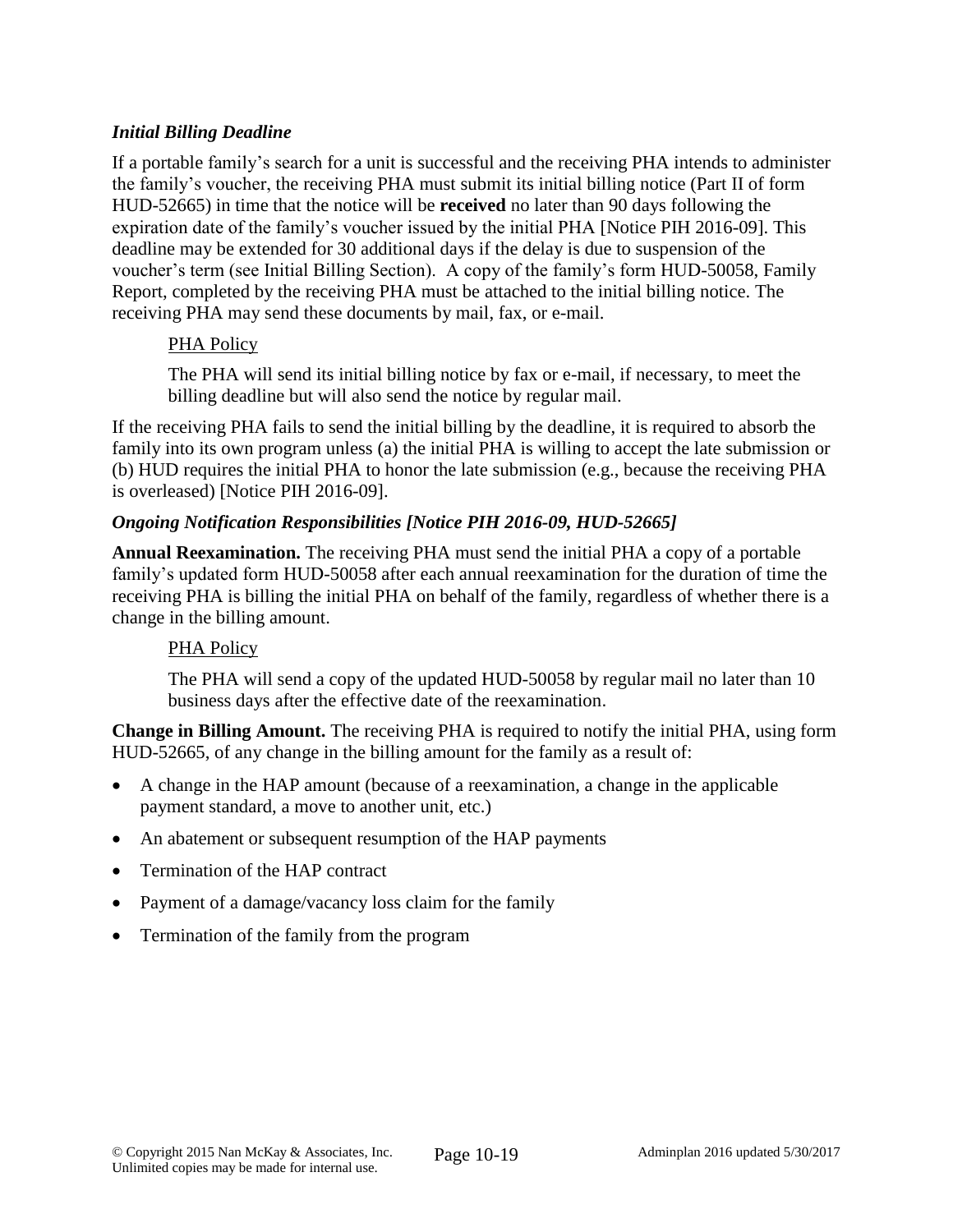The timing of the notice of the change in the billing amount should correspond with the notification to the owner and the family in order to provide the initial PHA with advance notice of the change. Under no circumstances should the notification be later than 10 business days following the effective date of the change in the billing amount. If the receiving PHA fails to send Form HUD-52665 within 10 days of effective date of billing changes, the initial PHA is not responsible for any increase prior to notification. If the change resulted in a decrease in the monthly billing amount, the initial PHA will offset future monthly payments until the difference is reconciled.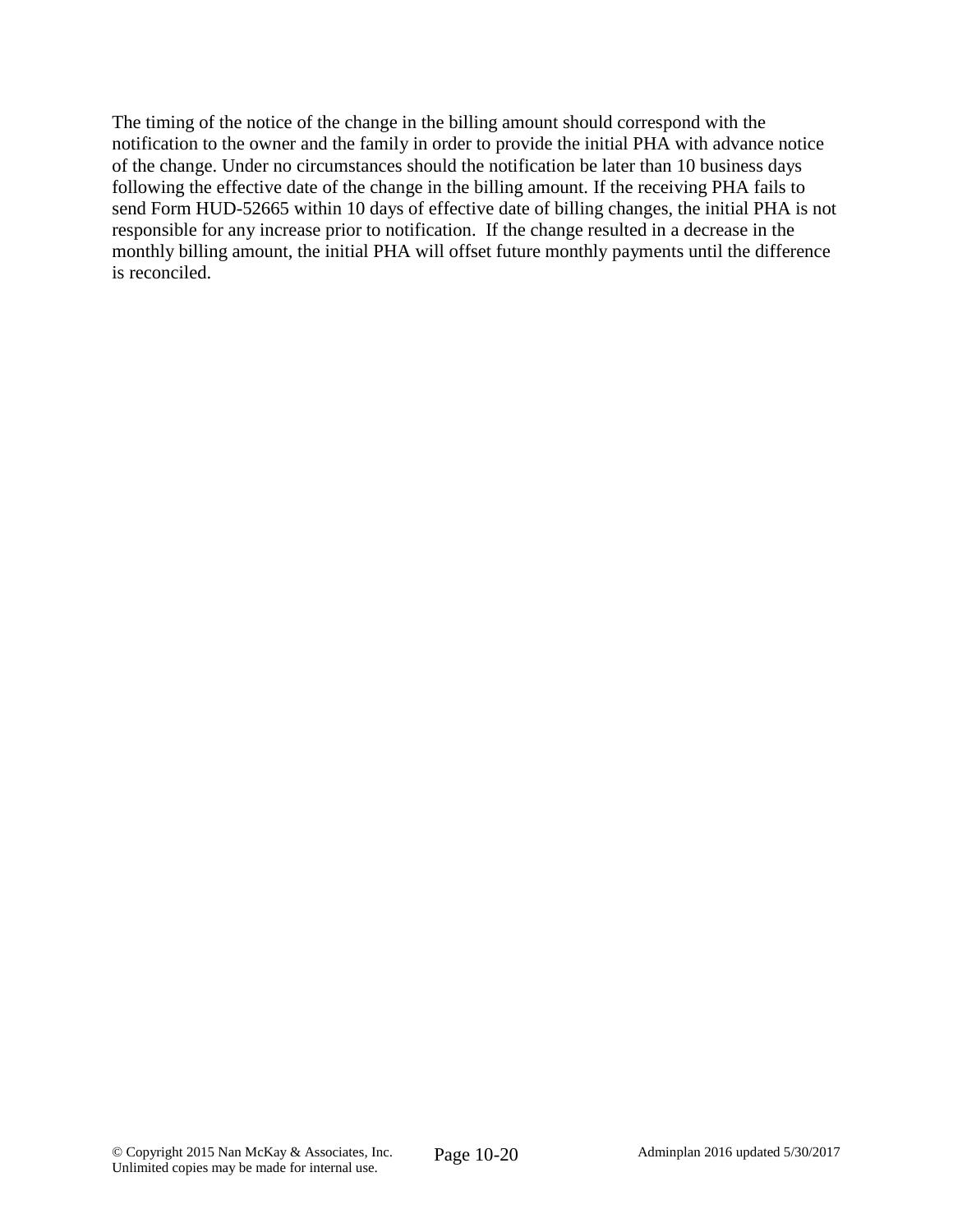# *Late Payments [Notice PIH 2016-09]*

If the initial PHA fails to make a monthly payment for a portable family by the fifth business day of the month, the receiving PHA must promptly notify the initial PHA in writing of the deficiency. The notice must identify the family, the amount of the billing payment, the date the billing payment was due, and the date the billing payment was received (if it arrived late). The receiving PHA must send a copy of the notification to the Office of Public Housing (OPH) in the HUD area office with jurisdiction over the receiving PHA. If the initial PHA fails to correct the problem by the second month following the notification, the receiving PHA may request by memorandum to the director of the OPH with jurisdiction over the receiving PHA that HUD transfer the unit in question. A copy of the initial notification and any subsequent correspondence between the PHAs on the matter must be attached. The receiving PHA must send a copy of the memorandum to the initial PHA. If the OPH decides to grant the transfer, the billing arrangement on behalf of the family ceases with the transfer, but the initial PHA is still responsible for any outstanding payments due to the receiving PHA.

# *Overpayments [Notice PIH 2016-09]*

In all cases where the receiving PHA has received billing payments for billing arrangements no longer in effect, the receiving PHA is responsible for returning the full amount of the overpayment (including the portion provided for administrative fees) to the initial PHA.

In the event that HUD determines billing payments have continued for at least three months because the receiving PHA failed to notify the initial PHA that the billing arrangement was terminated, the receiving PHA must take the following steps:

- Return the full amount of the overpayment, including the portion provided for administrative fees, to the initial PHA.
- Once full payment has been returned, notify the Office of Public Housing in the HUD area office with jurisdiction over the receiving PHA of the date and the amount of reimbursement to the initial PHA.

At HUD's discretion, the receiving PHA will be subject to the sanctions spelled out in Notice PIH 2016-09.